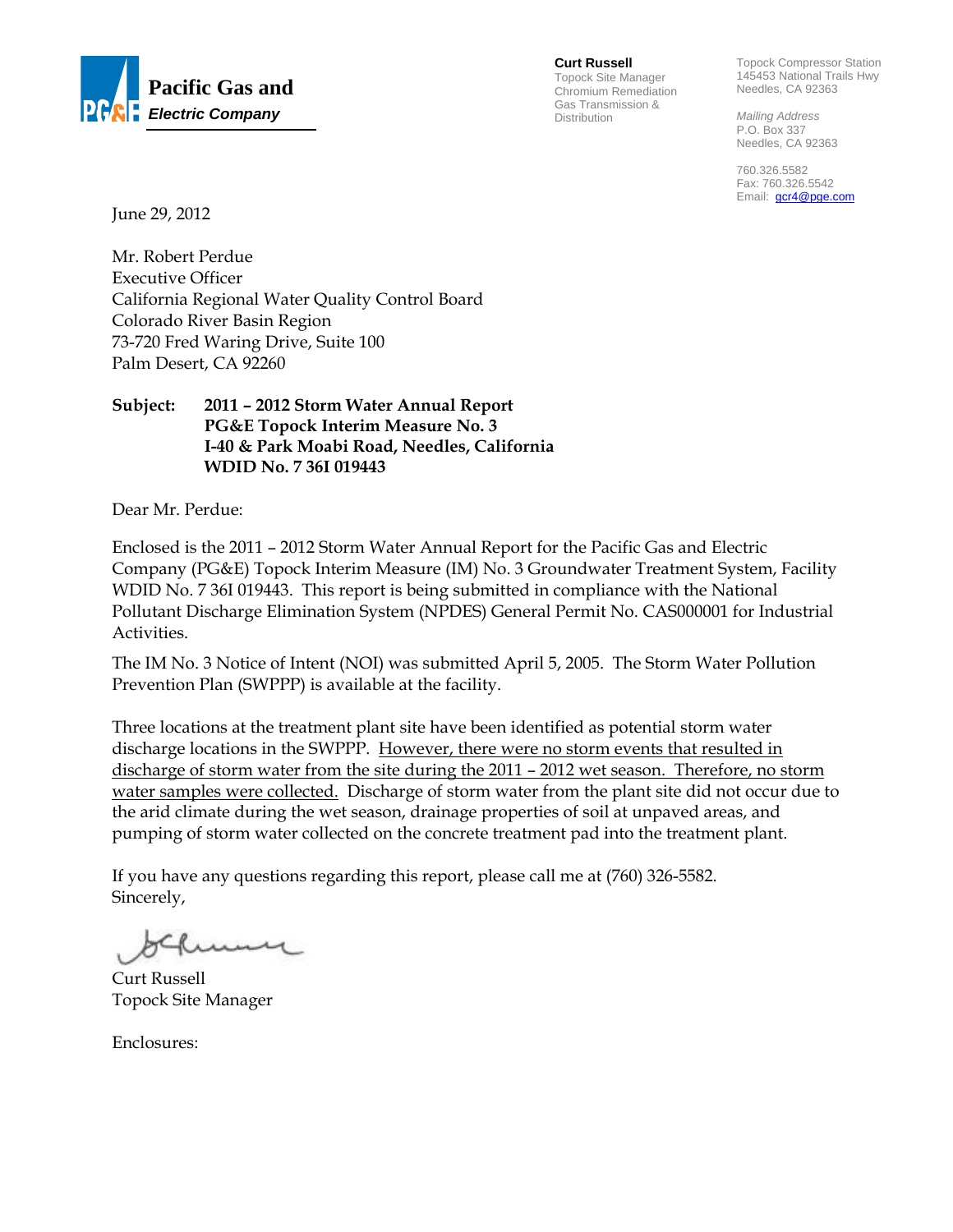Mr. Robert Perdue June 29, 2012 Page 2

 Annual Report Form including Certification Form 2 – Quarterly Visual Observations of Authorized Non-Storm Water Discharges Form 3 – Quarterly Visual Observations of Unauthorized Non-Storm Water Discharges Form 4 – Monthly Visual Observations of Storm Water Discharges Form 5 – Annual Comprehensive Site Compliance Evaluation Attachment A – Response Explanations to Annual Report Form Attachment B – 2011 – 2012 Wet Season Storm Event Records

cc: Suhas Chakraborty, Colorado River Basin Regional Water Quality Control Board Jose Cortez, Colorado River Basin Regional Water Quality Control Board Tom Vandenberg, Colorado River Basin Regional Water Quality Control Board Aaron Yue, California Department of Toxic Substances Control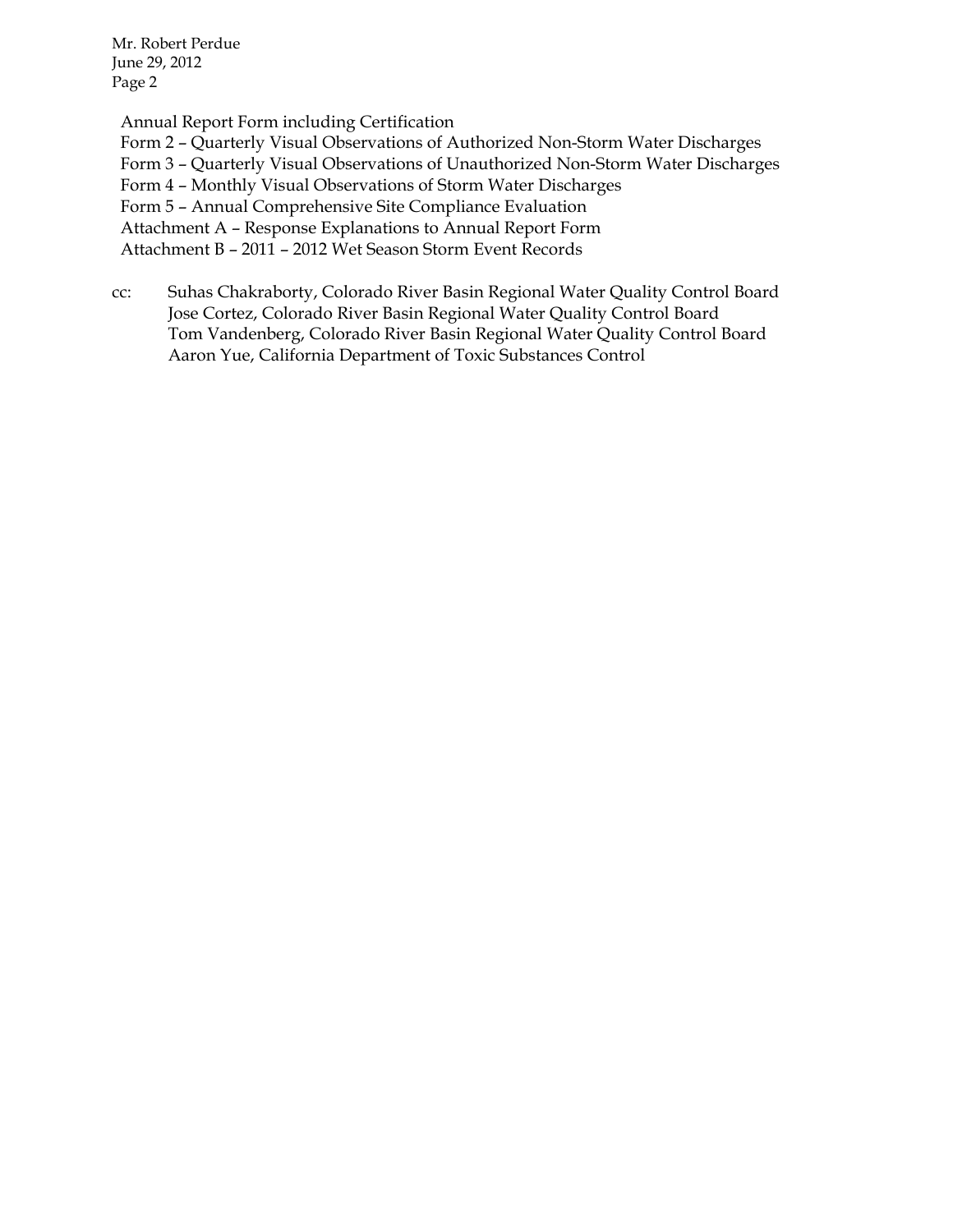#### State of California STATE WATER RESOURCES CONTROL BOARD

#### $2011 - 2012$ **ANNUAL REPORT**

FOR

STORM WATER DISCHARGES ASSOCIATED WITH INDUSTRIAL ACTIVITIES

Reporting Period July 1, 2011 through June 30, 2012

**An annual report is required to be submitted to your local Regional Water Quality Control Board (Regional Board) by July 1 of each year.** This document must be certified and signed, under penalty of perjury, by the appropriate official of your company. Many of the Annual Report questions require an explanation. Please provide explanations on a separate sheet as an attachment. **Retain a copy of the completed Annual Report for your records.**

Please circle or highlight any information contained in Items A, B, and C below that is new or revised so we can update our records. Please remember that a Notice of Termination and new Notice of Intent are required whenever a facility operation is relocated or changes ownership.

If you have any questions, please contact your Regional Board Industrial Storm Water Permit Contact. The names, telephone numbers and e-mail addresses of the Regional Board contacts, as well as the Regional Board office addresses can be found at http://www.waterboards.ca.gov/stormwtr/contact.html. To find your Regional Board information, match the first digit of your WDID number with the corresponding number that appears in parenthesis on the first line of each Regional Board office.

#### **REGIONAL BOARD INFORMATION:**

73-720 Fred Waring Dr., Ste. 100 Tel: (760) 776-8961

Colorado River Basin Region Contact: Suhas Chakraborty Palm Desert, CA 92260 Email: schakraborty@waterboards.ca.gov

### *GENERAL INFORMATION:*

| A. Facility Information:                                                         | <b>Facility WDID No: 7 361019443</b> |
|----------------------------------------------------------------------------------|--------------------------------------|
| Facility Business Name: PG&E Topock Interim Measure No 3                         | <b>Contact Person: Curt Russell</b>  |
| Physical Address: I-40 & Park Moabi Rd                                           | e-mail: GCR4@pge.com                 |
| City: Needles                                                                    | CA Zip: 92363 Phone: 760-326-5582    |
| Standard Industrial Classification (SIC) Code(s): A053 Hazardous Waste Treatment |                                      |

Standard Industrial Classification (SIC) Code(s): **4953**, Hazardous Waste Treatment

#### *B. Facility Operator Information:*

| Operator Name: <b>Pacific Gas &amp; Electric Co</b> | <b>Contact Person: Curt Russell</b>         |
|-----------------------------------------------------|---------------------------------------------|
| Mailing Address: <b>PO BOX 337</b>                  | e-mail: <b>GCR4@pge.com</b>                 |
| City: Needles                                       | State: CA Zip: 92363<br>Phone: 760-326-5582 |

#### *C. Facility Billing Information:*

| Operator Name: <b>Pacific Gas &amp; Electric Co</b> | Contact Person: Curt Russell             |
|-----------------------------------------------------|------------------------------------------|
| Mailing Address: PO BOX 337                         | e-mail: <mark>GCR4@pge.com</mark>        |
| City: Needles                                       | State: CA Zip: 92363 Phone: 760-326-5582 |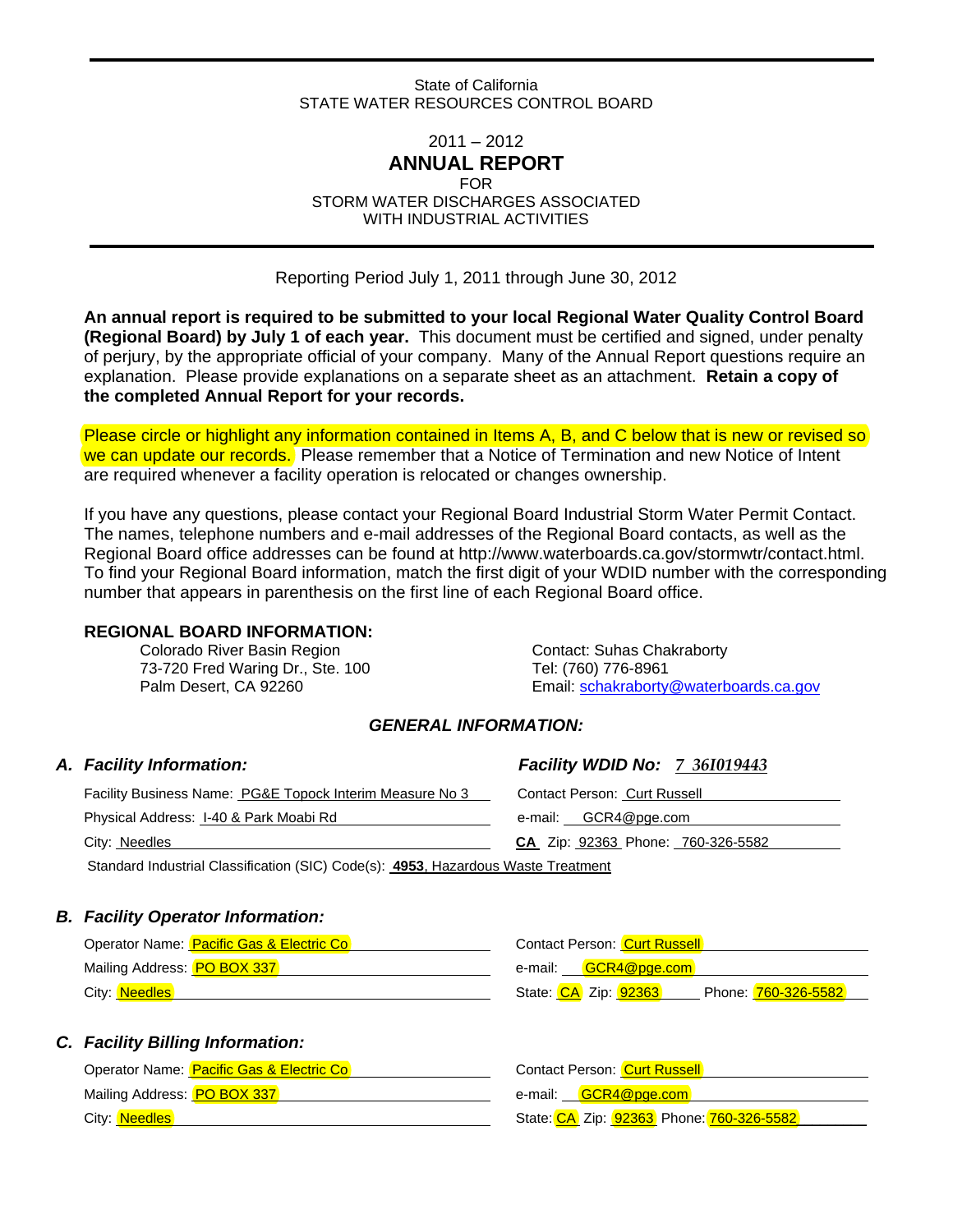#### *SPECIFIC INFORMATION*

#### **MONITORING AND REPORTING PROGRAM**

| D. | SAMPLING AND ANALYSIS EXEMPTIONS AND REDUCTIONS |                                                                                                                                                                                 |            |                                                     |                                                                                               |  |              |            |                                                                                                                                                                                                                                      |
|----|-------------------------------------------------|---------------------------------------------------------------------------------------------------------------------------------------------------------------------------------|------------|-----------------------------------------------------|-----------------------------------------------------------------------------------------------|--|--------------|------------|--------------------------------------------------------------------------------------------------------------------------------------------------------------------------------------------------------------------------------------|
|    | 1.                                              | For the reporting period, was your facility exempt from collecting and analyzing samples from two storm events in<br>accordance with sections B.12 or 15 of the General Permit? |            |                                                     |                                                                                               |  |              |            |                                                                                                                                                                                                                                      |
|    |                                                 |                                                                                                                                                                                 | <b>YES</b> | Go to Item D.2                                      |                                                                                               |  | $\bowtie$    | <b>NO</b>  | Go to Section E                                                                                                                                                                                                                      |
|    | 2.                                              |                                                                                                                                                                                 |            |                                                     | copy of the first page of the appropriate certification if you check boxes ii, iii, iv, or v. |  |              |            | Indicate the reason your facility is exempt from collecting and analyzing samples from two storm events. Attach a                                                                                                                    |
|    |                                                 | i.                                                                                                                                                                              |            |                                                     | Participating in an Approved Group Monitoring Plan                                            |  |              |            | Group Name: <u>contract and the set of the set of the set of the set of the set of the set of the set of the set of the set of the set of the set of the set of the set of the set of the set of the set of the set of the set o</u> |
|    |                                                 | ii.                                                                                                                                                                             |            | Re-evaluation Date: 11                              | Submitted No Exposure Certification (NEC)                                                     |  |              |            |                                                                                                                                                                                                                                      |
|    |                                                 |                                                                                                                                                                                 |            |                                                     | Does facility continue to satisfy NEC conditions?                                             |  |              | <b>YES</b> | <b>NO</b>                                                                                                                                                                                                                            |
|    |                                                 | iii.                                                                                                                                                                            |            |                                                     | <b>Submitted Sampling Reduction Certification (SRC)</b>                                       |  |              |            |                                                                                                                                                                                                                                      |
|    |                                                 |                                                                                                                                                                                 |            | Re-evaluation Date: / /                             |                                                                                               |  |              |            |                                                                                                                                                                                                                                      |
|    |                                                 |                                                                                                                                                                                 |            |                                                     | Does facility continue to satisfy SRC conditions?                                             |  |              | <b>YES</b> | <b>NO</b>                                                                                                                                                                                                                            |
|    |                                                 | iv.                                                                                                                                                                             |            | Received Regional Board Certification               |                                                                                               |  |              |            | Certification Date: 11/11/11                                                                                                                                                                                                         |
|    |                                                 | v.                                                                                                                                                                              |            | Received Local Agency Certification                 |                                                                                               |  |              |            | Certification Date: 11/11/11/11                                                                                                                                                                                                      |
|    | 3.                                              |                                                                                                                                                                                 |            |                                                     |                                                                                               |  |              |            | If you checked boxes i or iii above, were you scheduled to sample one storm event during the reporting year?                                                                                                                         |
|    |                                                 |                                                                                                                                                                                 | <b>YES</b> | Go to Section E                                     |                                                                                               |  |              | NO.        | Go to Section F                                                                                                                                                                                                                      |
|    | 4.                                              |                                                                                                                                                                                 |            | If you checked boxes ii, iv, or v, go to Section F. |                                                                                               |  |              |            |                                                                                                                                                                                                                                      |
| Ε. |                                                 |                                                                                                                                                                                 |            | SAMPLING AND ANALYSIS RESULTS                       |                                                                                               |  |              |            |                                                                                                                                                                                                                                      |
|    |                                                 |                                                                                                                                                                                 |            | 1. How many storm events did you sample? _0         |                                                                                               |  | answer "0"). |            | If less than 2, attach explanation (if you checked<br>item D.2.i or iii. above, only attach explanation if you                                                                                                                       |
|    | 2.                                              |                                                                                                                                                                                 |            |                                                     | scheduled facility operating hours? (Section B.5 of the General Permit)                       |  |              |            | Did you collect storm water samples from the first storm of the wet season that produced a discharge during                                                                                                                          |
|    |                                                 |                                                                                                                                                                                 | <b>YES</b> |                                                     |                                                                                               |  | $\boxtimes$  | <b>NO</b>  | attach explanation (Please note that if<br>vou do not sample the first storm event, you<br>are still required to sample 2 storm events)                                                                                              |
|    | 3.                                              |                                                                                                                                                                                 |            |                                                     | How many storm water discharge locations are at your facility? _7                             |  |              |            |                                                                                                                                                                                                                                      |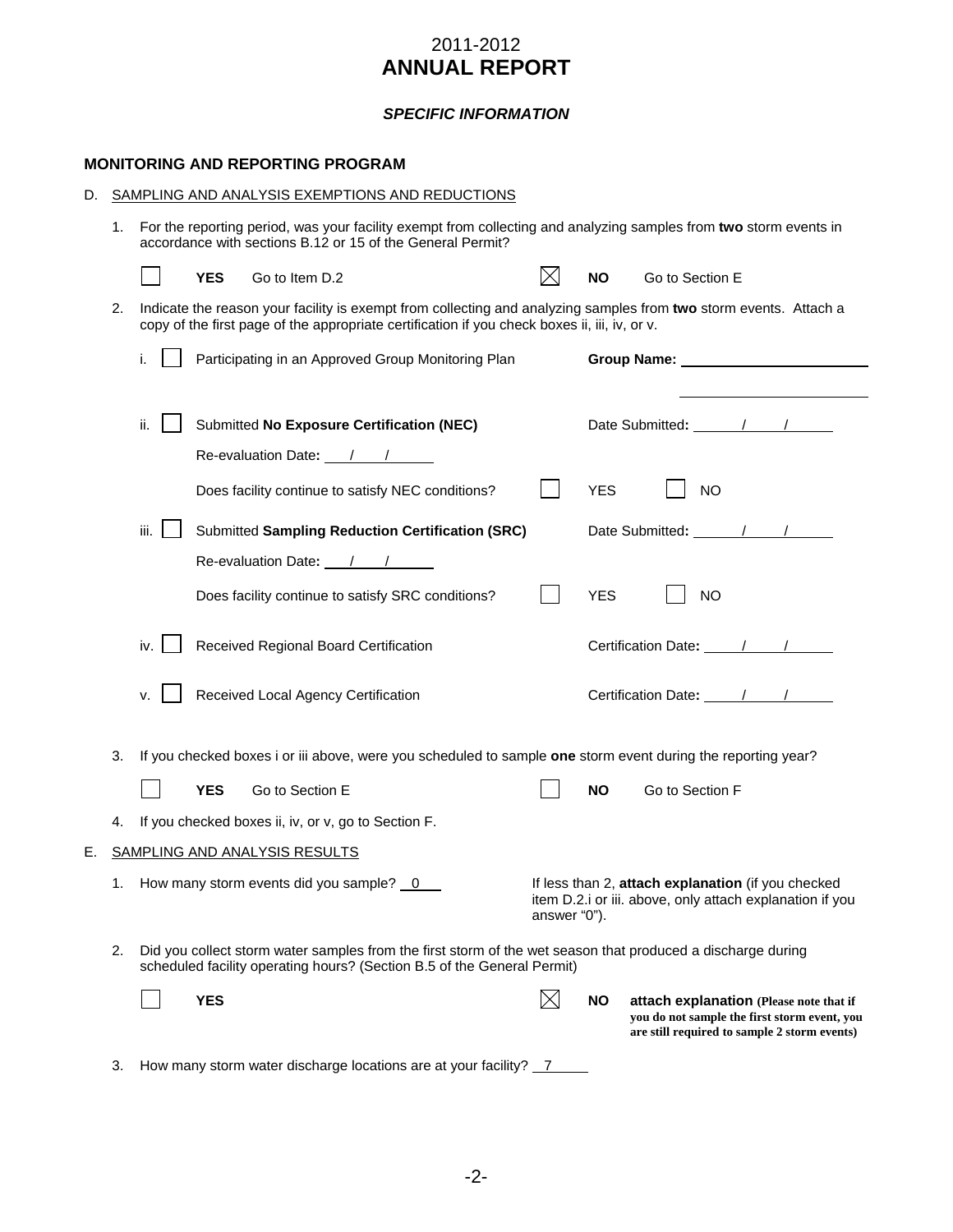| 4.                                                                                                                                    |                                                                                                                              | For each storm event sampled, did you collect and analyze a<br>sample from each of the facility's' storm water discharge locations?                                                                                                                                                                                                                                            |  |            |  | YES, go to Item E.6<br>NO |
|---------------------------------------------------------------------------------------------------------------------------------------|------------------------------------------------------------------------------------------------------------------------------|--------------------------------------------------------------------------------------------------------------------------------------------------------------------------------------------------------------------------------------------------------------------------------------------------------------------------------------------------------------------------------|--|------------|--|---------------------------|
| 5.                                                                                                                                    |                                                                                                                              | Was sample collection or analysis reduced in accordance<br>with Section B.7.d of the General Permit?                                                                                                                                                                                                                                                                           |  | <b>YES</b> |  | NO, attach explanation    |
|                                                                                                                                       | If "YES", attach documentation supporting your determination<br>that two or more drainage areas are substantially identical. |                                                                                                                                                                                                                                                                                                                                                                                |  |            |  |                           |
|                                                                                                                                       |                                                                                                                              | Date facility's drainage areas were last evaluated<br>06/4/2012                                                                                                                                                                                                                                                                                                                |  |            |  |                           |
| 6.                                                                                                                                    |                                                                                                                              | Were all samples collected during the first hour of discharge?                                                                                                                                                                                                                                                                                                                 |  | <b>YES</b> |  | NO, attach explanation    |
| 7.                                                                                                                                    |                                                                                                                              | Was all storm water sampling preceded by three (3)<br>working days without a storm water discharge?                                                                                                                                                                                                                                                                            |  | <b>YES</b> |  | NO, attach explanation    |
| 8.                                                                                                                                    |                                                                                                                              | Were there any discharges of storm water that had been<br>temporarily stored or contained? (such as from a pond)                                                                                                                                                                                                                                                               |  | <b>YES</b> |  | NO, go to Item E.10       |
| 9.                                                                                                                                    |                                                                                                                              | Did you collect and analyze samples of temporarily stored or<br>contained storm water discharges from two storm events?<br>(or one storm event if you checked item D.2.i or iii. above)                                                                                                                                                                                        |  | YES        |  | NO, attach explanation    |
|                                                                                                                                       |                                                                                                                              | 10. Section B.5. of the General Permit requires you to analyze storm water samples for pH, Total Suspended Solids<br>(TSS), Specific Conductance (SC), Total Organic Carbon (TOC) or Oil and Grease (O&G), other pollutants likely to<br>be present in storm water discharges in significant quantities, and analytical parameters listed in Table D of the<br>General Permit. |  |            |  |                           |
|                                                                                                                                       | a.                                                                                                                           | Does Table D contain any additional parameters<br>related to your facility's SIC code(s)?                                                                                                                                                                                                                                                                                      |  | <b>YES</b> |  | NO, Go to Item E.11       |
|                                                                                                                                       | b.                                                                                                                           | Did you analyze all storm water samples for the<br>applicable parameters listed in Table D?                                                                                                                                                                                                                                                                                    |  | <b>YES</b> |  | <b>NO</b>                 |
| If you did not analyze all storm water samples for the<br>c.<br>applicable Table D parameters, check one of the<br>following reasons: |                                                                                                                              |                                                                                                                                                                                                                                                                                                                                                                                |  |            |  |                           |
|                                                                                                                                       |                                                                                                                              | In prior sampling years, the parameter(s) have not been detected in significant quantities from two<br>consecutive sampling events. Attach explanation                                                                                                                                                                                                                         |  |            |  |                           |
|                                                                                                                                       |                                                                                                                              | The parameter(s) is not likely to be present in storm water discharges and authorized non-storm water<br>discharges in significant quantities based upon the facility operator's evaluation. Attach explanation                                                                                                                                                                |  |            |  |                           |
|                                                                                                                                       |                                                                                                                              | Other. Attach explanation<br>X.                                                                                                                                                                                                                                                                                                                                                |  |            |  |                           |
| 11                                                                                                                                    |                                                                                                                              | Ear each starm ovent sampled, attach a seny of the laboratory apolytical reports and report the sampling and apolysic                                                                                                                                                                                                                                                          |  |            |  |                           |

- 11. For each storm event sampled, attach a copy of the laboratory analytical reports and report the sampling and analysis results using **Form 1** or its equivalent. The following must be provided for each sample collected:
	- Date and time of sample collection
	- Name and title of sampler
	- Parameters tested
	- Name of analytical testing laboratory
	- Discharge location identification
- Testing results
- Test methods used
- Test detection limits
- Date of testing
- Copies of the laboratory analytical results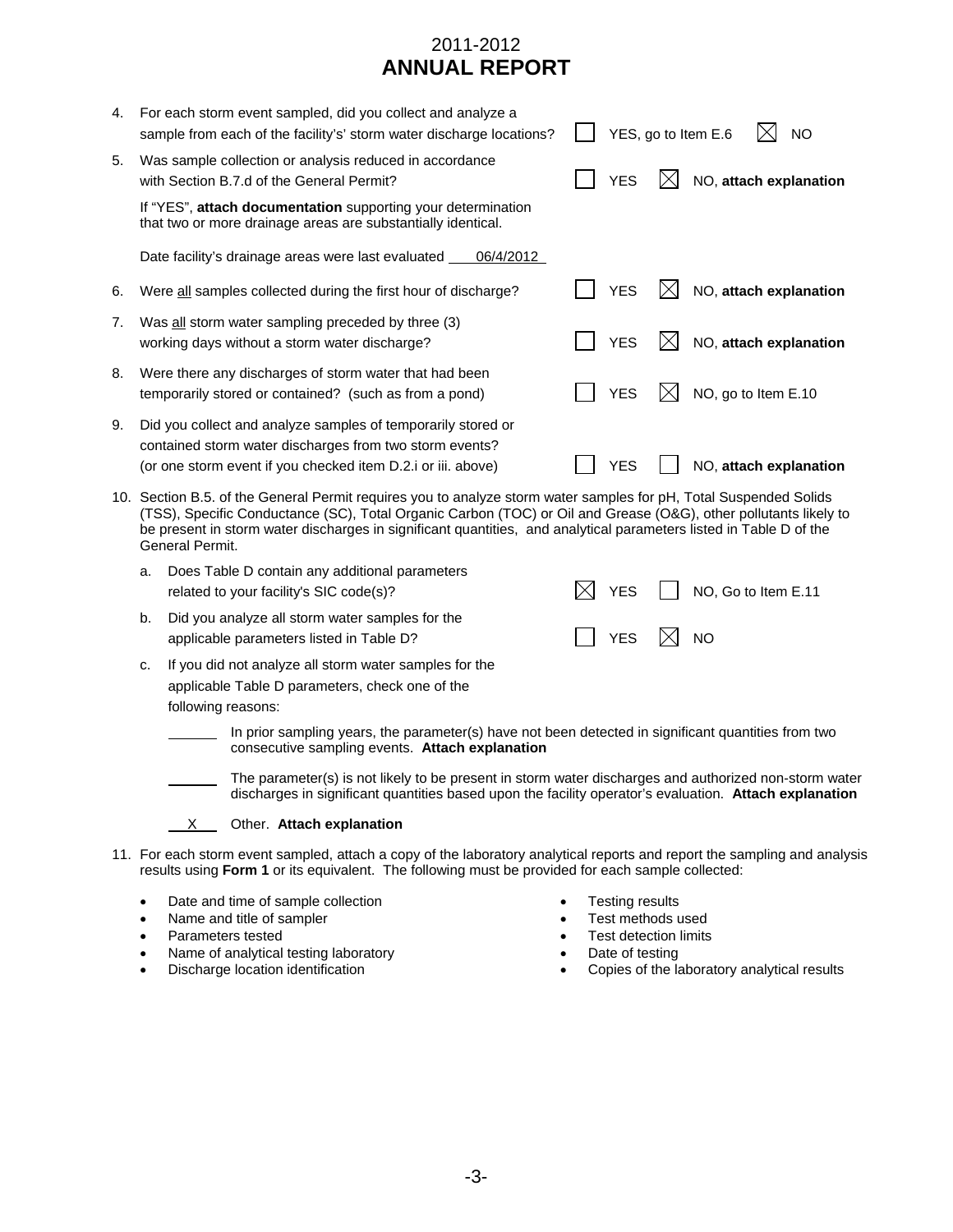#### F. QUARTERLY VISUAL OBSERVATIONS

#### 1. **Authorized Non-Storm Water Discharges**

Section B.3.b of the General Permit requires quarterly visual observations of all authorized non-storm water discharges and their sources.

a. Do authorized non-storm water discharges occur at your facility?

 $\bowtie$  **NO** Go to Item F.2

b. Indicate whether you visually observed all authorized non-storm water discharges and their sources during the quarters when they were discharged. **Attach an explanation for any "NO" answers**. Indicate "N/A" for quarters without any authorized non-storm water discharges.

| July-September $\Box$ YES $\Box$ NO $\Box$ N/A | October-December <b>PYES</b> NO N/A |                                 |  |
|------------------------------------------------|-------------------------------------|---------------------------------|--|
| January-March $\Box$ YES $\Box$ NO $\Box$ N/A  | April-June                          | $\Box$ YES $\Box$ NO $\Box$ N/A |  |

- c. Use **Form 2** to report quarterly visual observations of authorized non-storm water discharges or provide the following information:
	- i. name of each authorized non-storm water discharge
	- ii. date and time of observation
	- iii. source and location of each authorized non-storm water discharge
	- iv. characteristics of the discharge at its source and impacted drainage area/discharge location
	- v. name, title, and signature of observer
	- vi. **any** new or revised BMPs necessary to reduce or prevent pollutants in authorized non-storm water discharges. Provide new or revised BMP implementation date.

#### 2. **Unauthorized Non-Storm Water Discharges**

Section B.3.a of the General Permit requires quarterly visual observations of all drainage areas to detect the presence of unauthorized non-storm water discharges and their sources.

a. Indicate whether you visually observed all drainage areas to detect the presence of unauthorized non- storm water discharges and their sources. **Attach an explanation for any "NO" answers**.

| July-September $\boxtimes$ YES $\Box$ NO | October-December $\boxtimes$ YES $\Box$ NO |                             |
|------------------------------------------|--------------------------------------------|-----------------------------|
| January-March $\boxtimes$ YES $\Box$ NO  | April-June                                 | $\boxtimes$ YES $\,\Box$ NO |

b. Based upon the quarterly visual observations, were any unauthorized non-storm water discharges detected?

| <b>YES</b> |  |  | NO Go to Item F.2.d |
|------------|--|--|---------------------|
|------------|--|--|---------------------|

Have each of the unauthorized non-storm water discharges been eliminated or permitted?

**FS**  $\vert$  **NO** Attach explanation

- d. Use **Form 3** to report quarterly unauthorized non-storm water discharge visual observations or provide the following information:
	- i. name of each unauthorized non-storm water discharge
	- ii. date and time of observation
	- iii. source and location of each unauthorized non-storm water discharge
	- iv. characteristics of the discharge at its source and impacted drainage area/discharge location
	- v. name, title, and signature of observer
	- vi. **any** corrective actions necessary to eliminate the source of each unauthorized non-storm water discharge and to clean impacted drainage areas. Provide date unauthorized non-storm water discharge(s) was eliminated or scheduled to be eliminated.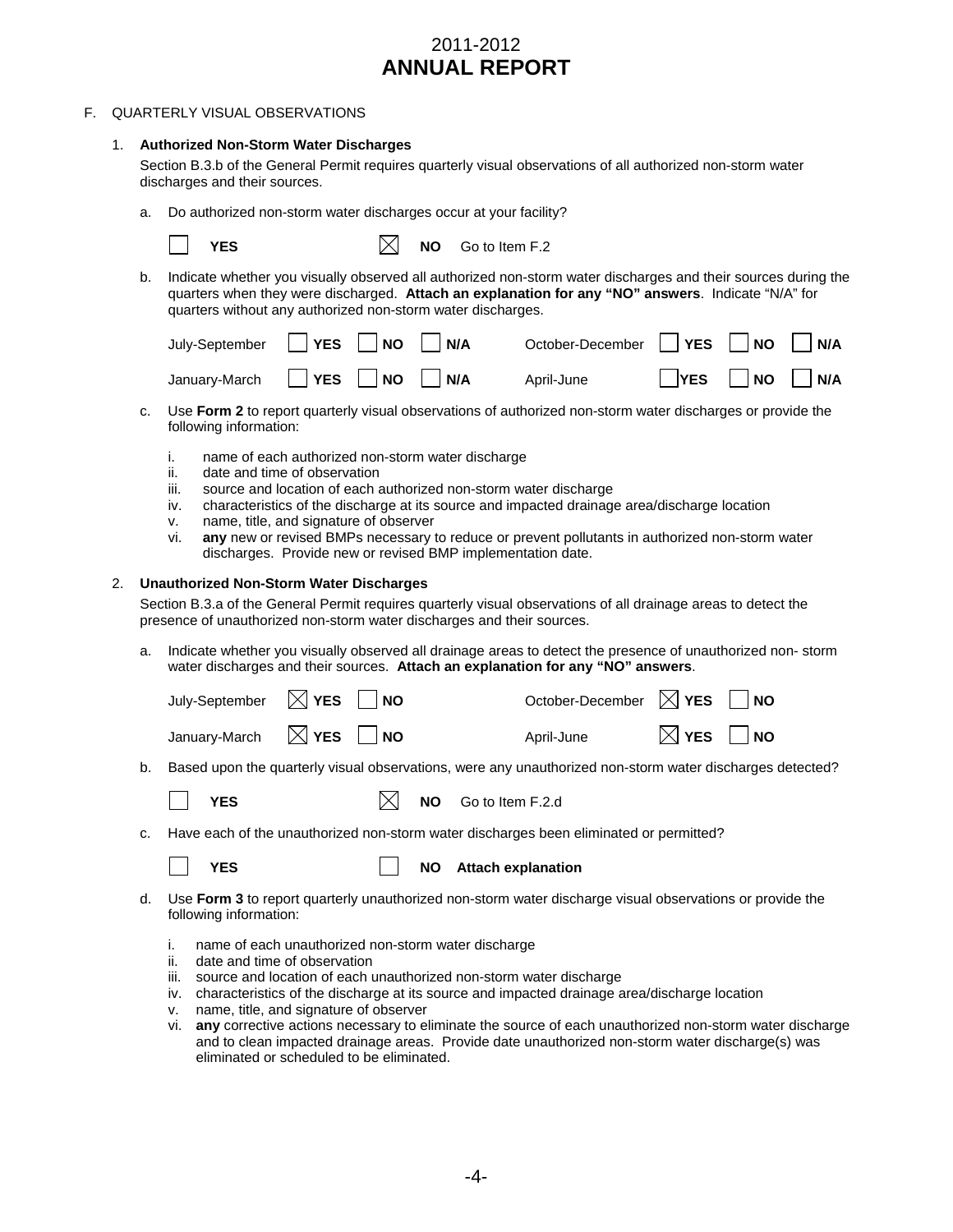#### G. MONTHLY WET SEASON VISUAL OBSERVATIONS

Section B.4.a of the General Permit requires you to conduct monthly visual observations of storm water discharges at all storm water discharge locations during the wet season. These observations shall occur during the first hour of discharge or, in the case of temporarily stored or contained storm water, at the time of discharge.

1. Indicate below whether monthly visual observations of storm water discharges occurred at all discharge locations. **Attach an explanation for any "NO" answers**. Include in this explanation whether any eligible storm events occurred during scheduled facility operating hours that did not result in a storm water discharge, and provide the date, time, name and title of the person who observed that there was no storm water discharge.



- 2. Report monthly wet season visual observations using **Form 4** or provide the following information:
	- a. date, time, and location of observation
	- b. name and title of observer
	- c. characteristics of the discharge (i.e., odor, color, etc.) and source of any pollutants observed
	- d. **any** new or revised BMPs necessary to reduce or prevent pollutants in storm water discharges. Provide new or revised BMP implementation date.

#### **ANNUAL COMPREHENSIVE SITE COMPLIANCE EVALUATION (ACSCE)**

#### H. ACSCE CHECKLIST

Section A.9 of the General Permit requires the facility operator to conduct one ACSCE in each reporting period (July 1- June 30). Evaluations must be conducted within 8-16 months of each other. The SWPPP and monitoring program shall be revised and implemented, as necessary, within 90 days of the evaluation. The checklist below includes the minimum steps necessary to complete a ACSCE. Indicate whether you have performed each step below. **Attach an explanation for any "NO" answers.** 

- 1. Have you inspected all potential pollutant sources and industrial activities areas?  $\boxtimes$  YES  $\Box$  NO The following areas should be inspected:
	- areas where spills and leaks have occurred during the last year
	- outdoor wash and rinse areas
	- process/manufacturing areas
	- loading, unloading, and transfer areas
	- waste storage/disposal areas
	- dust/particulate generating areas
	- erosion areas
- building repair, remodeling, and construction
- material storage areas
- vehicle/equipment storage areas
- truck parking and access areas
- rooftop equipment areas
- vehicle fueling/maintenance areas
- non-storm water discharge generating areas

| 2. Have you reviewed your SWPPP to assure that its BMPs address existing<br>potential pollutant sources and industrial activities areas?         | $\boxtimes$ YES | $\Box$ NO |
|--------------------------------------------------------------------------------------------------------------------------------------------------|-----------------|-----------|
| 3. Have you inspected the entire facility to verify that the SWPPP's site map<br>is up-to-date? The following site map items should be verified: | $\times$ YES    | $\Box$ NO |

- facility boundaries
- outline of all storm water drainage areas
- areas impacted by run-on
- storm water discharges locations
- storm water collection and conveyance system
- structural control measures such as catch basins, berms, containment areas, oil/water separators, etc.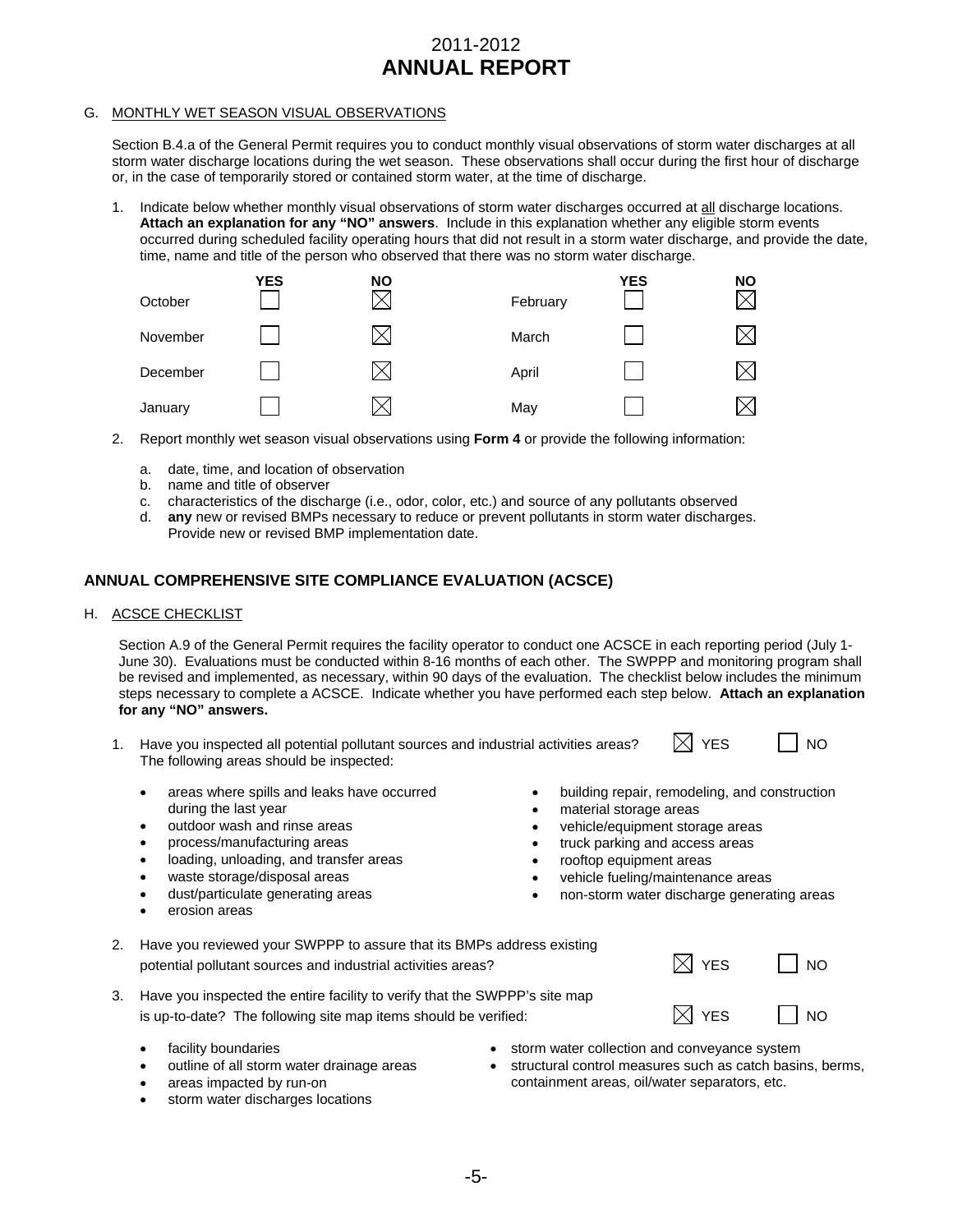|    | 4.                     | Have you reviewed all General Permit compliance records generated<br>since the last annual evaluation?                                                                                                                                                                          |           |                                                                                                                        | <b>YES</b>      | <b>NO</b>                                                                                           |
|----|------------------------|---------------------------------------------------------------------------------------------------------------------------------------------------------------------------------------------------------------------------------------------------------------------------------|-----------|------------------------------------------------------------------------------------------------------------------------|-----------------|-----------------------------------------------------------------------------------------------------|
|    |                        | The following records should be reviewed:                                                                                                                                                                                                                                       |           |                                                                                                                        |                 |                                                                                                     |
|    |                        | quarterly authorized non-storm water<br>$\bullet$<br>discharge visual observations<br>monthly storm water discharge visual<br>٠<br>observation<br>records of spills/leaks and associated<br>$\bullet$<br>clean-up/response activities                                           |           | visual observations<br>Sampling and Analysis records<br>preventative maintenance inspection and<br>maintenance records |                 | quarterly unauthorized non-storm water discharge                                                    |
|    | 5.                     | Have you reviewed the major elements of the SWPPP to assure<br>compliance with the General Permit?                                                                                                                                                                              |           |                                                                                                                        | <b>YES</b>      | <b>NO</b>                                                                                           |
|    |                        | The following SWPPP items should be reviewed:                                                                                                                                                                                                                                   |           |                                                                                                                        |                 |                                                                                                     |
|    |                        | pollution prevention team<br>$\bullet$<br>list of significant materials<br>$\bullet$<br>description of potential pollutant sources<br>$\bullet$                                                                                                                                 | $\bullet$ | assessment of potential pollutant sources                                                                              |                 | identification and description of the BMPs to be<br>implemented for each potential pollutant source |
|    | 6.                     | Have you reviewed your SWPPP to assure that a) the BMPs are adequate<br>in reducing or preventing pollutants in storm water discharges and authorized<br>non-storm water discharges, and b) the BMPs are being implemented?<br>The following BMP categories should be reviewed: |           |                                                                                                                        | <b>YES</b>      | <b>NO</b>                                                                                           |
|    |                        | good housekeeping practices<br>$\bullet$<br>spill response<br>٠<br>employee training<br>$\bullet$<br>erosion control<br>$\bullet$<br>quality assurance                                                                                                                          |           | preventative maintenance<br>material handling and storage practices<br>waste handling/storage<br>structural BMPs       |                 |                                                                                                     |
|    | 7.                     | Has all material handling equipment and equipment needed to<br>implement the SWPPP been inspected?                                                                                                                                                                              |           |                                                                                                                        | <b>YES</b>      | <b>NO</b>                                                                                           |
|    |                        | <b>ACSCE EVALUATION REPORT</b>                                                                                                                                                                                                                                                  |           |                                                                                                                        |                 |                                                                                                     |
|    |                        | The facility operator is required to provide an evaluation report that includes:                                                                                                                                                                                                |           |                                                                                                                        |                 |                                                                                                     |
|    | $\bullet$<br>$\bullet$ | identification of personnel performing the evaluation<br>the date(s) of the evaluation<br>necessary SWPPP revisions                                                                                                                                                             |           | schedule for implementing SWPPP revisions<br>any incidents of non-compliance and the<br>corrective actions taken       |                 |                                                                                                     |
|    |                        | Use Form 5 to report the results of your evaluation or develop an equivalent form.                                                                                                                                                                                              |           |                                                                                                                        |                 |                                                                                                     |
| J. |                        | <b>ACSCE CERTIFICATION</b>                                                                                                                                                                                                                                                      |           |                                                                                                                        |                 |                                                                                                     |
|    |                        | The facility operator is required to certify compliance with the Industrial Activities Storm Water General Permit. To certify<br>compliance, both the SWPPP and Monitoring Program must be up to date and be fully implemented.                                                 |           |                                                                                                                        |                 |                                                                                                     |
|    |                        | Based upon your ACSCE, do you certify compliance with the Industrial<br>Activities Storm Water General Permit?                                                                                                                                                                  |           |                                                                                                                        | $\boxtimes$ YES | <b>NO</b>                                                                                           |
|    |                        | If you answered "NO" attach an explanation to the ACSCE Evaluation Report why you are not in compliance with the Industrial<br><b>Activities Storm Water General Permit.</b>                                                                                                    |           |                                                                                                                        |                 |                                                                                                     |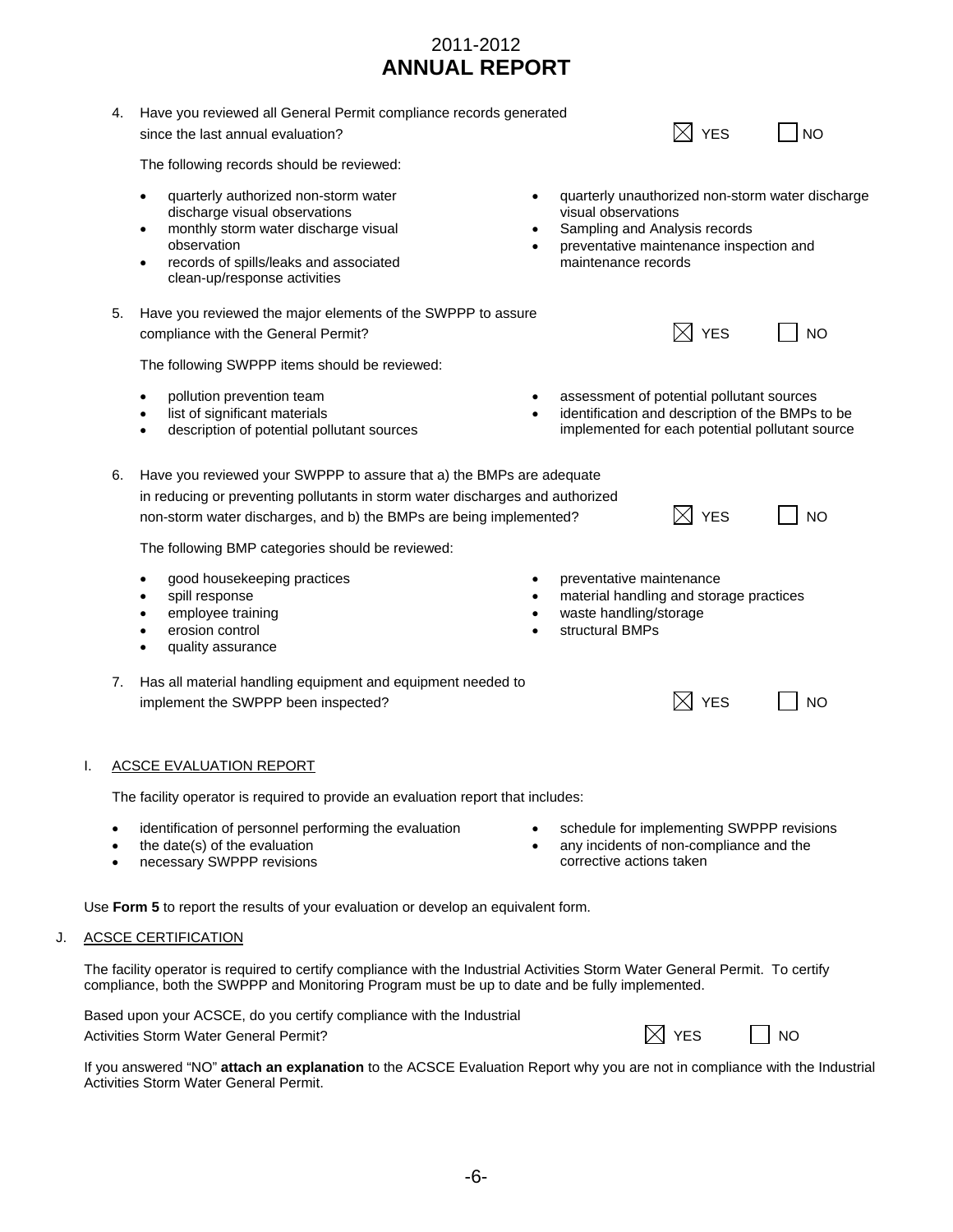#### **ATTACHMENT SUMMARY**

Answer the questions below to help you determine what should be attached to this annual report. Answer NA (Not Applicable) to questions 2-4 if you are not required to provide those attachments.

| 1. | Have you attached Forms 1,2,3,4, and 5 or their equivalent?                                                                                       | YES (Mandatory) |           |       |
|----|---------------------------------------------------------------------------------------------------------------------------------------------------|-----------------|-----------|-------|
| 2. | If you conducted sampling and analysis, have you attached the<br>laboratory analytical reports?                                                   | <b>YFS</b>      | <b>NO</b> | XI na |
| 3. | If you checked box II, III, IV, or V in item D.2 of this Annual<br>Report, have you attached the first page of the<br>appropriate certifications? | <b>YES</b>      | <b>NO</b> | XI na |
| 4. | Have you attached an explanation for each "NO" answer in<br>items E.1, E.2, E.5-E.7, E.9, E.10.c, F.1.b, F.2.a, F.2.c,<br>G.1, H.1-H.7, or J?     | <b>YES</b>      | <b>NO</b> | NA    |

#### **ANNUAL REPORT CERTIFICATION**

I am duly authorized to sign reports required by the INDUSTRIAL ACTIVITIES STORM WATER GENERAL PERMIT (see Standard Provision C.9) and I certify under penalty of law that this document and all attachments were prepared under my direction or supervision in accordance with a system designed to ensure that qualified personnel properly gather and evaluate the information submitted. Based on my inquiry of the person or persons who manage the system, or those person directly responsible for gathering the information, the information submitted is, to the best of my knowledge and belief, true, accurate and complete. I am aware that there are significant penalties for submitting false information, including the possibility of fine and imprisonment for knowing violations.

| Printed Name: Curt Russell |                          |                     |
|----------------------------|--------------------------|---------------------|
| Signature:                 | kumy                     | Date: June 29, 2012 |
| Title:                     | PG&E Topock Site Manager |                     |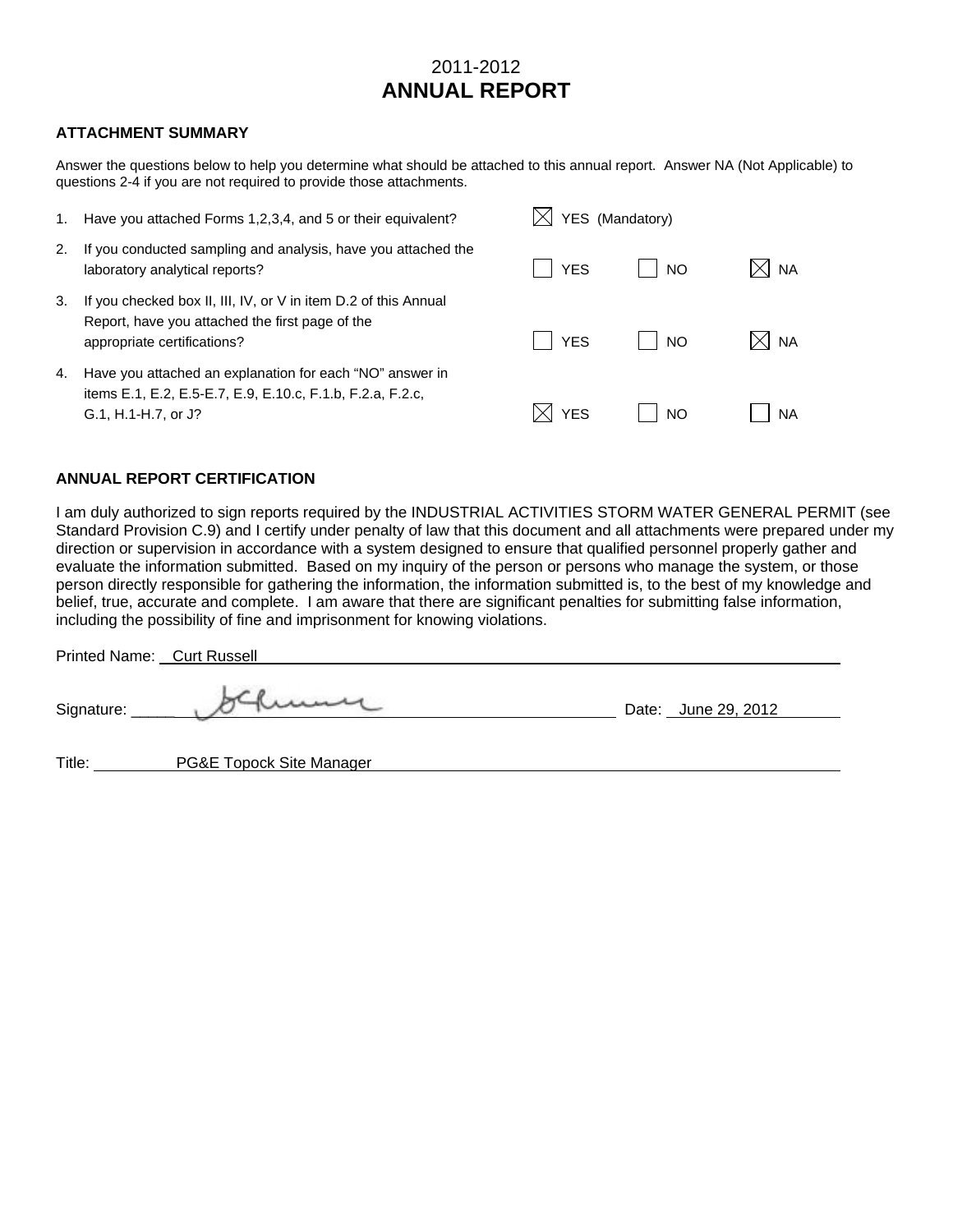# FORM 2-QUARTERLY VISUAL OBSERVATIONS OF <u>AUTHORIZED</u><br>NON-STORM WATER DISCHARGES (NSWDs)

- ×
- Quarterly dry weather visual observations are required of each authorized NSWD.<br>Observe each authorized NSWD source, impacted drainage area, and  $\bullet$ discharge location.
- Authorized NSWDs must meet the conditions provided in Section D (pages 5-6), of the General Permit.
- . Make additional coples of this form as necessary.

| <b>QUARTER:</b><br>JULY-SEPT.<br>DATE:<br>9,27,11        | C.Knight<br>Observers Name:<br>THE: <u>Lead</u> operator<br>Signature:                    | <b>YES</b><br>If YES, complete<br><b>WERE ANY AUTHORIZED NSWDS</b><br>reverse side of<br><b>DISCHARGED DURING THIS QUARTER?</b><br>this form.<br>内 NO |
|----------------------------------------------------------|-------------------------------------------------------------------------------------------|-------------------------------------------------------------------------------------------------------------------------------------------------------|
| QUARTER:<br>OCT.-DEC.<br>DATE:<br>12116111               | C. Krught<br>Observers Name:<br>Lead operator<br>Title:<br>Signature:                     | <b>YES</b><br>If YES, complete<br>WERE ANY AUTHORIZED NSWDs<br>reverse side of<br>DISCHARGED DURING THIS QUARTER?<br>this form.<br>$\geq$ NO          |
| <b>QUARTER:</b><br><b>JAN.-MARCH</b><br>DATE:<br>3/5/12  | O.Knight<br>Observers Name:<br>Lead operator<br>Title: _____<br>Signature:                | <b>TYES</b><br>If YES, complete<br>WERE ANY AUTHORIZED NSWDs<br>reverse side of<br>DISCHARGED DURING THIS QUARTER?<br>this form.<br>$\boxtimes$ NO    |
| <b>QUARTER:</b><br><b>APRIL-JUNE</b><br>DATE:<br>5,19,12 | C. Knight<br><b>Observers Name:</b><br>lead<br>supervisor<br>Title:<br>Olay<br>Signature: | YES<br>If YES, complete<br>WERE ANY AUTHORIZED NSWDs<br>reverse side of<br>DISCHARGED DURING THIS QUARTER?<br>this form.<br><b>DI NO</b>              |

**SIDE A**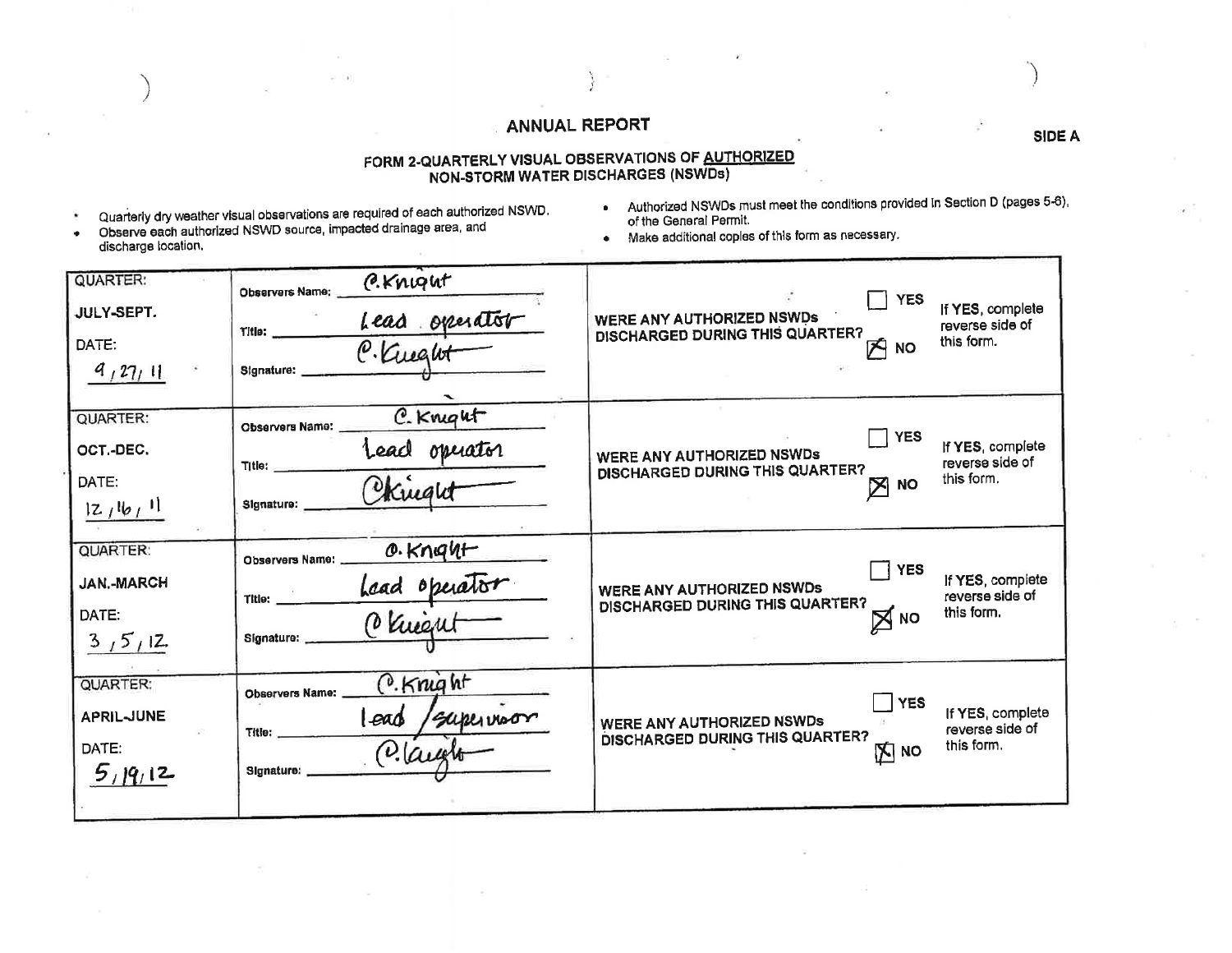# FORM 3-QUARTERLY VISUAL OBSERVATIONS OF UNAUTHORIZED **NON-STORM WATER DISCHARGES (NSWDs)**

Unauthorized NSWDs are discharges (such as wash or rinse waters) that do not meet the conditions provided in

Section D (pages 5-6) of the General Permit.

- Quarterly visual observations are required to observe current and detect prior unauthorized NSWDs.
- Quarterly visual observations are required during dry weather and at all facility drainage areas.
- Each unauthorized NSWD source, impacted drainage area, and discharge location must be identified and observed.
- Unauthorized NSWDs that can not be eliminated within 90 days of observation must be reported to the Regional Board in accordance
- $\bullet$ with Section A.10.e of the General Permit.
- Make additional copies of this form as necessary.  $\bullet$

| QUARTER: JULY-SEPT.<br><b>DATE/TIME OF</b><br><b>OBSERVATIONS</b><br><b>AM</b><br>◻     | C. Kurgut<br><b>Observers Name:</b><br>operator<br>Lead<br>Title: | <b>WERE UNAUTHORIZED</b><br><b>NSWDs OBSERVED?</b><br><b>WERE THERE INDICATIONS OF</b><br>PRIOR UNAUTHORIZED NSWDs? | $\Box$ YES $\boxtimes$ NO<br>$\Box$ YES $\boxtimes$ NO | If YES to<br>either<br>question,<br>complete<br>reverse<br>side. |
|-----------------------------------------------------------------------------------------|-------------------------------------------------------------------|---------------------------------------------------------------------------------------------------------------------|--------------------------------------------------------|------------------------------------------------------------------|
| $\frac{10/1/11}{4}$ $\frac{13.10}{4}$<br><b>PM</b><br>$\mathbf{E}$                      | Clauft<br>Signature:<br>e. laught                                 |                                                                                                                     |                                                        | If YES to<br>either                                              |
| QUARTER: OCT.-DEC.<br>DATE/TIME OF                                                      | Observers Name:<br>Lead operator                                  | <b>WERE UNAUTHORIZED</b><br><b>NSWDs OBSERVED?</b>                                                                  | $\Box$ YES $\times$ NO                                 | question,<br>complete                                            |
| <b>OBSERVATIONS</b><br>AM<br>龱<br>1, 5, 11, 10<br>$\Box$ PM                             | Title:<br>C-laught<br>Signature:                                  | <b>WERE THERE INDICATIONS OF</b><br>PRIOR UNAUTHORIZED NSWDs?                                                       | $\Box$ YES $\Box$ NO                                   | reverse<br>side.                                                 |
| ∗<br><b>QUARTER: JAN.-MARCH</b>                                                         | O. Knight<br><b>Observers Name:</b>                               | <b>WERE UNAUTHORIZED</b><br><b>NSWDs OBSERVED?</b>                                                                  | TYES PANO                                              | If YES to<br>either<br>question,                                 |
| <b>DATE/TIME OF</b><br><b>OBSERVATIONS</b><br><b>PA AM</b><br>FI PM                     | Lead operation<br>Title:<br>C. Kught                              | <b>WERE THERE INDICATIONS OF</b><br>PRIOR UNAUTHORIZED NSWDs?                                                       | <b>TYES PANO</b>                                       | complete<br>reverse<br>side.                                     |
| 3/5/12<br><b>QUARTER: APRIL-JUNE</b>                                                    | Signature:<br>C.Knight<br><b>Observers Name:</b>                  | <b>WERE UNAUTHORIZED</b>                                                                                            | $\Box$ YES $\boxtimes$ NO                              | If YES to<br>either<br>question,                                 |
| <b>DATE/TIME OF</b><br><b>OBSERVATIONS</b><br><b>AM</b><br>$5/19/12$ 14.08<br><b>PM</b> | Lead<br>Supervisor<br>Title:<br>Claust                            | <b>NSWDs OBSERVED?</b><br><b>WERE THERE INDICATIONS OF</b><br>PRIOR UNAUTHORIZED NSWDs?                             | <b>TYES XNO</b>                                        | complete<br>reverse<br>side.                                     |
| 囟                                                                                       | Signature:                                                        | of count as we this Common was his operator at em                                                                   |                                                        |                                                                  |

\* Quartaly visualphericitions were performed daily-howard. nochselearghes usere deserved. Recording or

**SIDE A**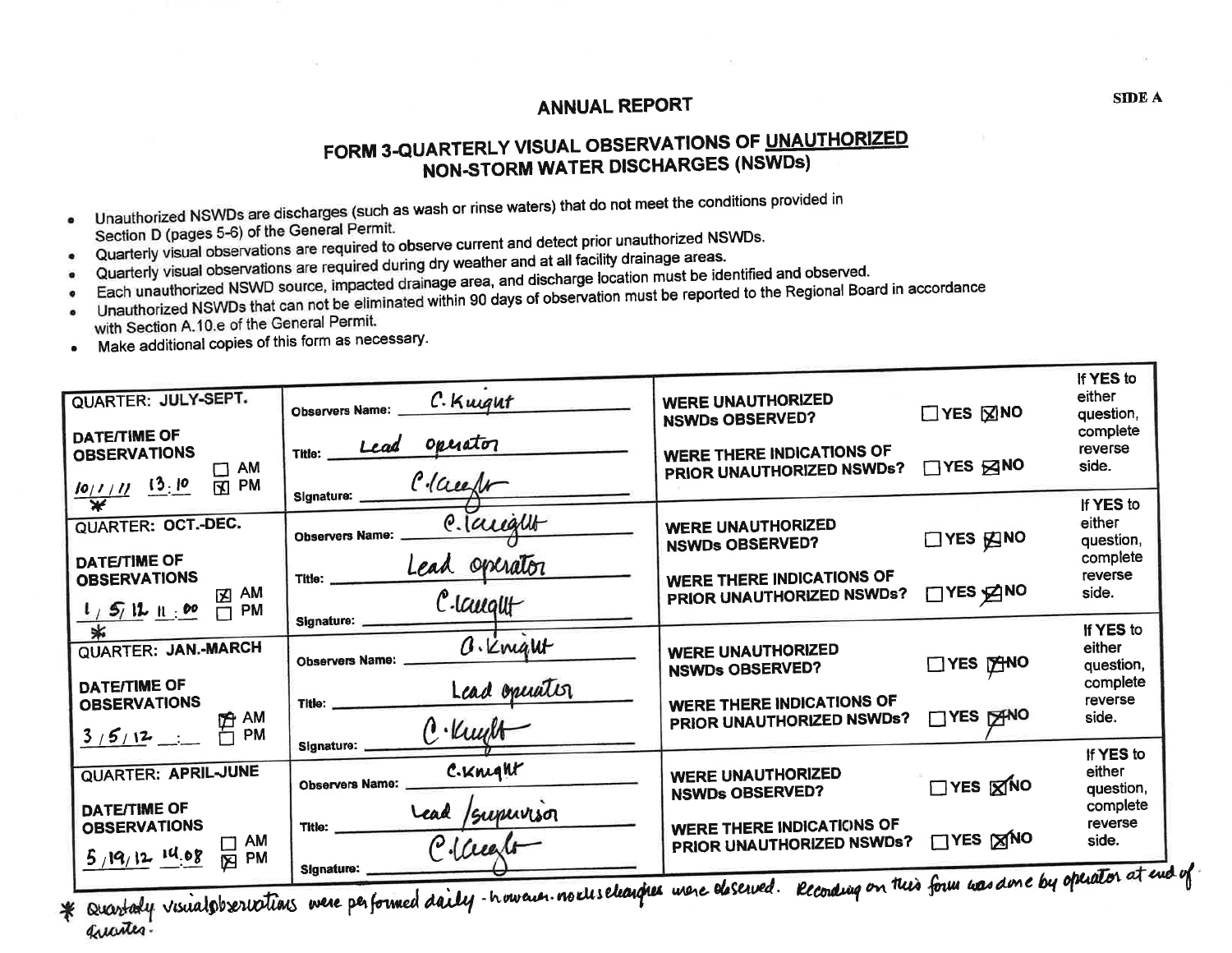# FORM 4 - MONTHLY VISUAL OBSERVATIONS OF STORM WATER DISCHARGES

# . Indicate "None" in the first column of this form if you did not conduct a monthly visual observation.

Storm water discharge visual observations are required for at least one storm event per month between

October 1 and May 31.

. Make additional copies of this form as necessary.

. Visual observations must be conducted during the first hour of discharge at all discharge locations.

. Discharges of temporarily stored or contained storm water must be observed at the time of discharge.

. Until a monthly visual observation is made, record any eligible storm events that do not result in a storm water discharge and note the date, time, name, and title of who observed there was no storm water discharge.

|                                            |                                           |                             |                      |                       | $SW-4$                     | $SW-5$             | <b>SW-6</b>      | SW-7              |
|--------------------------------------------|-------------------------------------------|-----------------------------|----------------------|-----------------------|----------------------------|--------------------|------------------|-------------------|
|                                            | Drainage Location Description             | $SW-1$                      | $SW-2$<br>(1M3 gate) | $SW-3$<br>(IM3 north) | (MW-20)                    | (Inj. area OW-2)   | (Inj. area OW-5) | (Access Rd Area)  |
|                                            | <b>Observation Dates:</b>                 | (1M3 east)<br>$10 - 5 - 11$ |                      | $10 - 5 - 11$         | $10 - 5 - 11$              | $10 - 5 - 11$      | $10 - 5 - 11$    | $10 - 5 - 11$     |
| <b>Observation Month:</b><br>October 2011  |                                           |                             | $10 - 5 - 11$        |                       |                            | yes/ <sub>0</sub>  | yes60            | yes               |
| Observers Name:                            | Discharged Observed?                      | yeso                        | yes <sub>fo</sub>    | yes/ <sub>0</sub>     | yes <sub>(no</sub>         |                    |                  |                   |
| Title: Lead Operator                       | Date/Time of Discharge:                   | 08:00<br>NO DISCHARGES      | were recorded        | Por                   | tuis                       | nunor              | kain event.      | Ca                |
|                                            | Were Pollutants Observed? (If             |                             | yes@                 | yes <sub>(n</sub> g   | yes <sub>(ng</sub>         | yesno              | yes/fo           | yes/ <sub>0</sub> |
| Signature:<br>C.Knught                     | yes, reverse side)                        | yes <sub>(</sub> no         |                      |                       |                            |                    |                  |                   |
| <b>Observation Month:</b>                  | <b>Observation Dates:</b>                 | NONE                        | NO RAINFALL          |                       |                            |                    |                  |                   |
| November 2011<br>Observers Name:           | Discharged Observed?                      | yes/no                      | yes/no               | yes/no                | yes/no                     | yes/no             | yes/no           | yes/no            |
| <i>c</i> . unique                          | Date/Time of Discharge:                   |                             |                      |                       |                            |                    |                  |                   |
| Title:<br>SUPERVISOR                       |                                           |                             |                      |                       |                            |                    | yes/no           | yes/no            |
| Signature:                                 | Were Pollutants Observed? (If             | yes/ho                      | yes/no               | yes/no                | yes/no                     | yes/no             |                  |                   |
| C Kuight                                   | yes, reverse side)<br>Observatior. Dates: | $12 - 24$<br>$12 - 1$       | 12/                  | 12                    |                            |                    |                  | →                 |
| <b>Observation Month:</b><br>December 2011 |                                           | $12 - 12$                   | $12.2 + 12.17$       |                       | yes <sub>/0</sub>          | yes/ <sub>(O</sub> | yes/6            | yes/1             |
| Observers Name;<br>C. Unight               | Discharged Observed?                      | yes                         | yes                  | yes®                  |                            |                    |                  |                   |
|                                            | Date/Time of Discharge:                   | No discranges               |                      |                       | were recorded during these | Muno               | naun events      | ui Dec.           |
| Title: Superveson                          | Were Pollutants Observed? (If             | yes/60                      | yes                  | yes                   | yes/ <sub>0</sub>          | yes/69             | yes/10           | yes/1             |
| Signature:<br>c. Unate                     | yes, reverse side)                        |                             |                      |                       |                            |                    |                  |                   |
| <b>Observation Month:</b>                  | <b>Observation Dates:</b>                 | <b>NOVE</b>                 | No Rainfall          |                       |                            |                    |                  |                   |
| January 2012<br>Observers Name:            | <b>Discharged Observed?</b>               | yes/no                      | yes/no               | yes/no                | yes/no                     | yes/no             | yes/no           | yes/no            |
| $c.\kappa$ nght                            |                                           |                             |                      |                       |                            |                    |                  |                   |
| Title: Superv150r                          | Date/Time of Discharge:                   |                             |                      |                       |                            |                    |                  | yes/no            |
| Signature: C. Vulgilt                      | Were Pollutants Observed? (If             | yes/no                      | yes/no               | yes/no                | yes/no                     | yes/no             | yes/no           |                   |
|                                            | yes, reverse side)                        |                             |                      |                       |                            |                    |                  |                   |

**SIDE A** 

 $\overline{\phantom{a}}$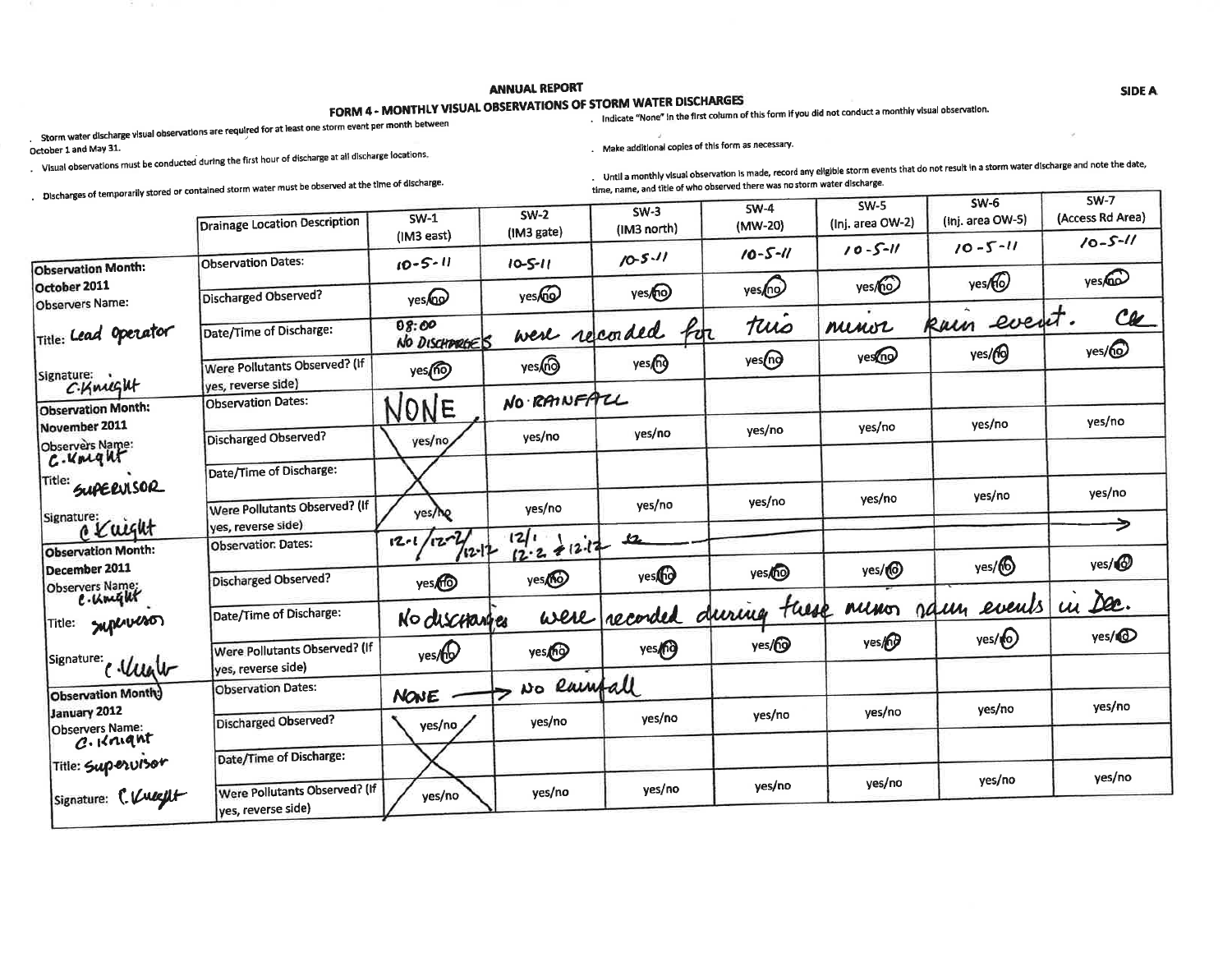#### FORM 4 - MONTHLY VISUAL OBSERVATIONS OF STORM WATER DISCHARGES

. Storm water discharge visual observations are required for at least one storm event per month between October 1 and May 31.

. Visual observations must be conducted during the first hour of discharge at all discharge locations,

. Indicate "None" in the first column of this form if you did not conduct a monthly visual observation.

Make additional copies of this form as necessary.

. Discharges of temporarlly stored or contained storm water must be observed at the time of discharge.

. Until a monthly visual observation is made, record any eligible storm events that do not result in a storm water discharge and note the date, time, name, and title of who observed there was no storm water discharge.

|                                       | <b>Drainage Location Description</b>                | $SW-1$                                  | $SW-2$             | $SW-3$<br>(IM3 north) | $SW-4$<br>(MW-20) | $SW-5$<br>(Inj. area OW-2) | $SW-6$<br>(Inj. area OW-5) | $SW-7$<br>(Access Rd Area) |
|---------------------------------------|-----------------------------------------------------|-----------------------------------------|--------------------|-----------------------|-------------------|----------------------------|----------------------------|----------------------------|
| <b>Observation Month:</b>             | <b>Observation Dates:</b>                           | (IM3 east)<br>$2 - 28 - 13$             | (1M3 gate)         |                       |                   |                            |                            | NoRwyk                     |
| February 2012<br>Observers Name: W    | Discharged Observed?                                | $\overline{\eta}$ ac<br>DJA<br>yes (ho) | ₩<br>yes/no        | yes/no                | yes/no            | yes/no                     | yes/no                     | yes/no                     |
| Title:<br>Loed operator               | Date/Time of Discharge:                             | Russoff<br>N0                           | was                | observed              | for<br>tuis       | ninior                     | ramfall<br>everit          |                            |
| Signature: 1<br>uum                   | Were Pollutants Observed? (If<br>yes, reverse side) | yes, no                                 | yes/no             | yes/no                | yes/no            | yes/no                     | yes/no                     | yes/no                     |
| Observation Month:<br>March 2012      | <b>Observation Dates:</b>                           | $3 + 8 - 12$                            |                    |                       |                   |                            |                            | ↠<br>No Rundo              |
| Observers Name                        | Discharged Observed?                                | yes, no                                 | yes/no             | yes/no                | yes/no            | yes/no                     | yes/no                     | yes/no                     |
| Title: ead. operator                  | Date/Time of Discharge:                             | NO<br>Ruworth                           | was                | observed              | tis<br>tor        | mun                        | raufall<br>event           |                            |
| signature daught                      | Were Pollutants Observed? (If<br>ves, reverse side) | yes(no)                                 | yes/no             | yes/no                | yes/no            | yes/no                     | yes/no                     | yes/no                     |
| Observation Month:<br>April 2012      | <b>Observation Dates:</b>                           | $4 - 14 - 12$                           | $4 - 26 - 12$      |                       |                   |                            |                            |                            |
| Observers Name:<br>C.Knught           | Discharged Observed?                                | yes/no                                  | yes/@              | yes/no                | yes/no            | yes/no                     | yes/no                     | yes/no                     |
| Title: Lead Operator                  | Date/Time of Discharge:                             | Run00<br><b>ND</b>                      | lunoff<br>NO.      |                       |                   |                            |                            |                            |
| Signature:<br>c.comet                 | Were Pollutants Observed? (If<br>yes, reverse side) | yes <sub>(ho</sub> )                    | yes <sub>(ho</sub> | yes/no                | yes/no            | yes/no                     | yes/no                     | yes/no                     |
| Observation Month:<br><b>May 2012</b> | <b>Observation Dates:</b>                           | RAIN<br>No                              | WERE<br>EVENTS     | RELERDED              | Foe<br>MAY        | 2012                       |                            |                            |
| Observers Name:<br>C. KUIGHT          | Discharged Observed?                                | yes/no                                  | yes/no             | yes/no                | yes/no            | yes/no                     | yes/no                     | yes/no                     |
| Title:                                | OPERATOR Date/Time of Discharge:                    |                                         |                    |                       |                   |                            |                            |                            |
| Signaturellus                         | Were Pollutants Observed? (If<br>yes, reverse side) | yes/no                                  | yes/no             | yes/no                | yes/no            | yes/no                     | yes/no                     | yes/no                     |

**SIDE A**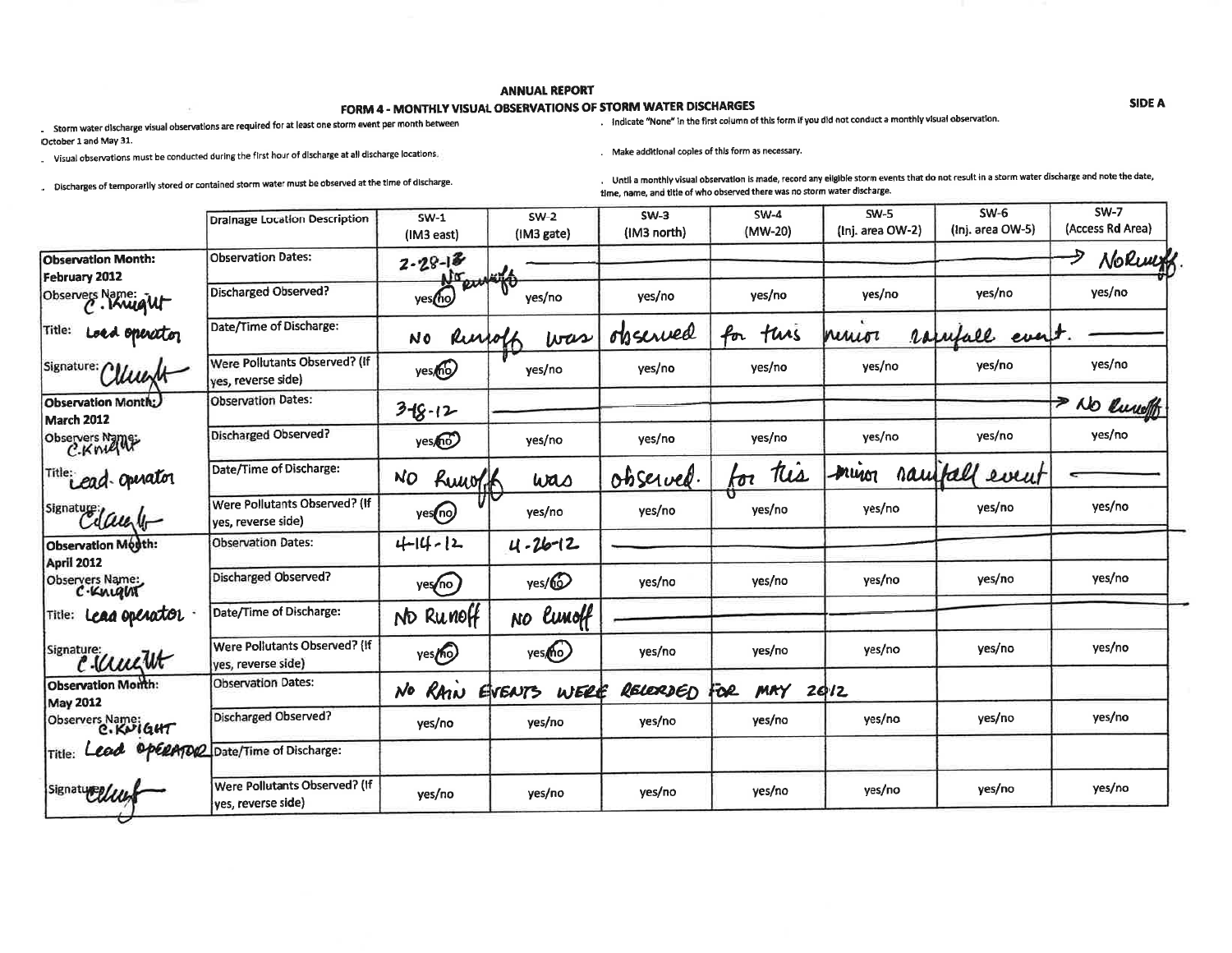# FORM 5-ANNUAL COMPREHENSIVE SITE COMPLIANCE EVALUATION POTENTIAL POLLUTANT SOURCE/INDUSTRIAL ACTIVITY BMP STATUS

| EVALUATION DATE: $61412$ INSPECTOR NAME: Andrew Redmand                                                                                    |                                                  |                                                      |                                                                                    |                                                                                                                    | TITLE: Environmental Compliance SpecialistsiGNATURE: Andrew Rednord 6/4/12                       |
|--------------------------------------------------------------------------------------------------------------------------------------------|--------------------------------------------------|------------------------------------------------------|------------------------------------------------------------------------------------|--------------------------------------------------------------------------------------------------------------------|--------------------------------------------------------------------------------------------------|
| POTENTIAL POLLUTANT<br>SOURCE/INDUSTRIAL ACTIVITY AREA<br>(as identified in your SWPPP)<br>$MW-20$ Bench<br>BMfs: good house keeping       | HAVE ANY BMPs NOT BEEN<br>FULLY IMPLEMENTED?     | $\Box$ YES<br><b>AVO</b>                             | If yes, to either<br>question, complete<br>the next two<br>columns of this<br>form | Describe deficiencies in BMPs or BMP<br>implementation                                                             | Describe additional/revised BMPs or<br>corrective actions and their date(s) of<br>Implementation |
| inspections<br>objectation while loading                                                                                                   | ARE ADDITIONAL/REVISED<br><b>BMPs NECESSARY?</b> | $\sum_{\text{NO}}^{\text{YES}}$                      |                                                                                    |                                                                                                                    |                                                                                                  |
| POTENTIAL POLLUTANT<br>SOURCE/INDUSTRIAL ACTIVITY AREA<br>(as identified in your SWPPP)<br>Accep Rd Laydown Area<br>BMP1 Good homeleagerly | HAVE ANY BMPs NOT BEEN<br>FULLY IMPLEMENTED?     | $\Box$ YES<br>$\bar{\mathbb{R}}^{\text{NO}}$         | If yes, to either<br>question, complete<br>the next two<br>columns of this<br>form | Describe deficiencies in BMPs or BMP<br>implementation                                                             | Describe additional/revised BMPs or<br>corrective actions and their date(s) of<br>implementation |
| $straw with k$<br>inspections                                                                                                              | ARE ADDITIONAL/REVISED<br><b>BMPs NECESSARY?</b> | $\Box^{\text{yes}}_{\text{no}}$                      |                                                                                    |                                                                                                                    |                                                                                                  |
| POTENTIAL POLLUTANT<br>SOURCE/INDUSTRIAL ACTIVITY AREA<br>(as identified in your SWPPP)<br>East Mera Inject Well Area                      | HAVE ANY BMPs NOT BEEN<br>FULLY IMPLEMENTED?     | $\Box$ YES<br>∨∠⊡µ০                                  | If yes, to either<br>question, complete<br>the next two<br>columns of this<br>form | Describe deficiencies in BMPs or BMP<br>implementation                                                             | Describe additional/revised BMPs or<br>corrective actions and their date(s) of<br>implementation |
| BMPs: God howekeeping<br>Stawwatter                                                                                                        | ARE ADDITIONAL/REVISED<br><b>BMPs NECESSARY?</b> | $\sqcap$ YES<br>$\vec{B}^{\text{no}}$                |                                                                                    |                                                                                                                    | Describe additional/revised BMPs or                                                              |
| POTENTIAL POLLUTANT<br>SOURCE/INDUSTRIAL ACTIVITY AREA<br>(as identified in your SWPPP)                                                    | HAVE ANY BMPS NOT BEEN<br>FULLY IMPLEMENTED?     | KYES<br>Πмο                                          | If yes, to either<br>question, complete<br>the next two<br>columns of this         | Describe deficiencies in BMPs or BMP<br>implementation<br>Three downspours from root                               | corrective actions and their date(s) of<br>implementation<br>Order supplies and repair           |
| IM-3 Plant Area<br>$BMF_I =$ fort $P - P$ fads<br>Contrinstant, foot<br>Wattle, Injections                                                 | ARE ADDITIONAL/REVISED<br><b>BMPs NECESSARY?</b> | $\overline{\mathbb{R}}_{\mathsf{no}}^{\mathsf{neg}}$ | form                                                                               | covering In-3 Plant drain into<br>secondary containment rather<br>than to scound outside secondary<br>containment. | doursponts. Estimated that<br>$July$ 20, 2012.                                                   |
| Good Howeverline                                                                                                                           |                                                  |                                                      |                                                                                    |                                                                                                                    |                                                                                                  |

 $\sim$ 

**SIDE A** 

 $\sim$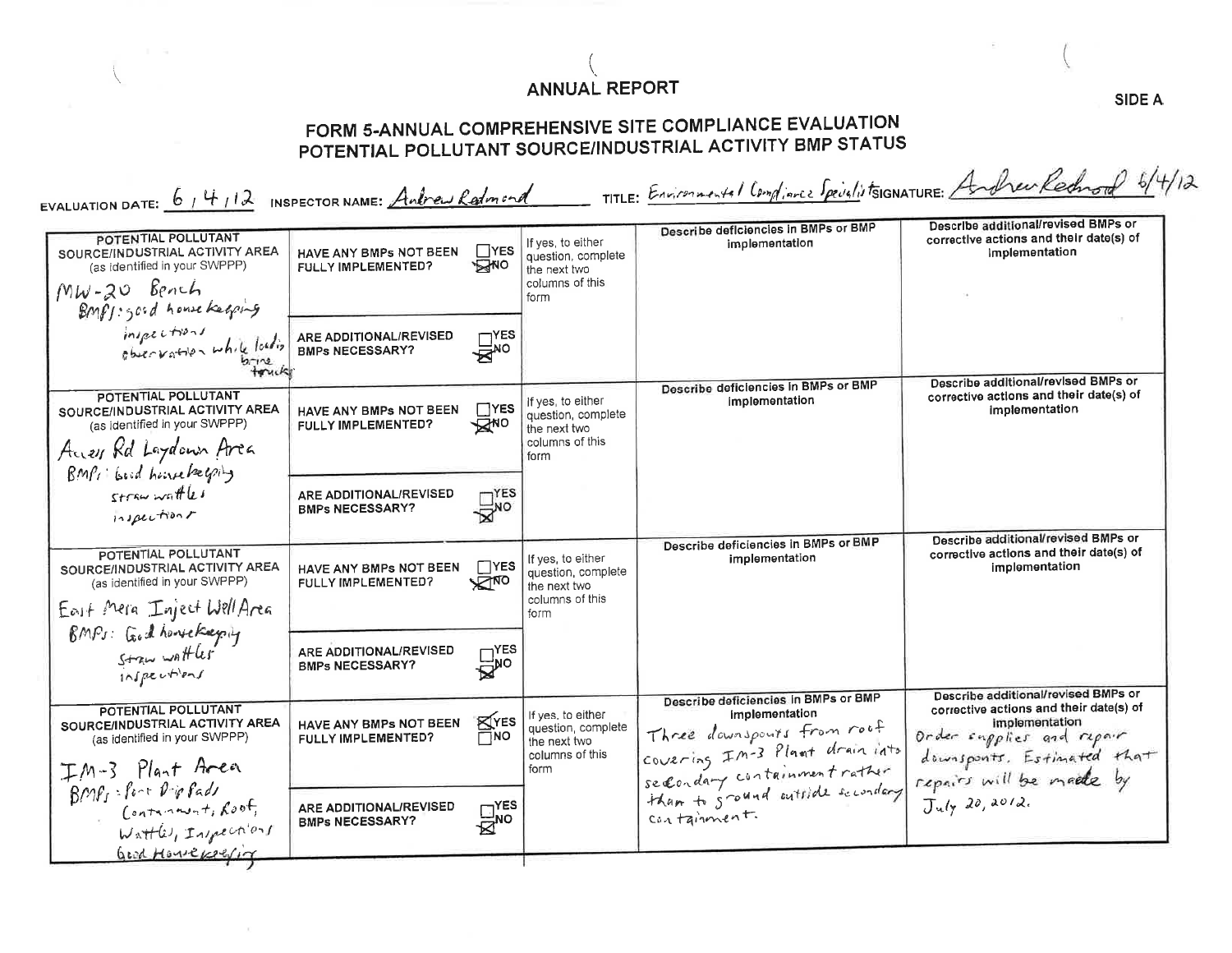# **PG&E Topock Interim Measures No. 3**

# **Groundwater Treatment System, WDID No. 7 36I 019443**

# **Attachment A**

# **Response Explanations for "NO" Answers for Questions E.1, E.2, E.5-E.7, E.9, E.10.c, F.1.a, and G.1:**

**E.1 –** No storm events occurred during the October 1, 2011 through May 31, 2012 wet season that caused discharge from the site, therefore no sampling/analysis occurred.

**E.2 -** No storm events occurred during the October 1, 2011 through May 31, 2012 wet season that caused discharge from the site, therefore no sampling/analysis occurred.

**E.5 -** No storm events occurred during the October 1, 2011 through May 31, 2012 wet season that caused discharge from the site, therefore no sampling/analysis occurred.

**E.6 -** No storm events occurred during the October 1, 2011 through May 31, 2012 wet season that caused discharge from the site.

**E.7 -** No storm events occurred during the October 1, 2011 through May 31, 2012 wet season that caused discharge from the site, therefore no sampling/analysis occurred.

**E.10.c -** No storm events occurred during the October 1, 2011 through May 31, 2012 wet season that caused discharge from the site, therefore no sampling/analysis occurred.

**F.1.a –** IM-3 has periodic discharge of air conditioning condensate to the ground surface, but visual observations confirm that it did not result in a discharge from the site.

**G.1 -** Monthly visual observations occurred at all discharge locations (see Form 4); however, no storm events occurred during the October 1, 2011 through May 31, 2012 wet season that caused storm water discharge from the site.

For rainfall totals from storm events that *did not* result in a storm water discharge see Attachment B.